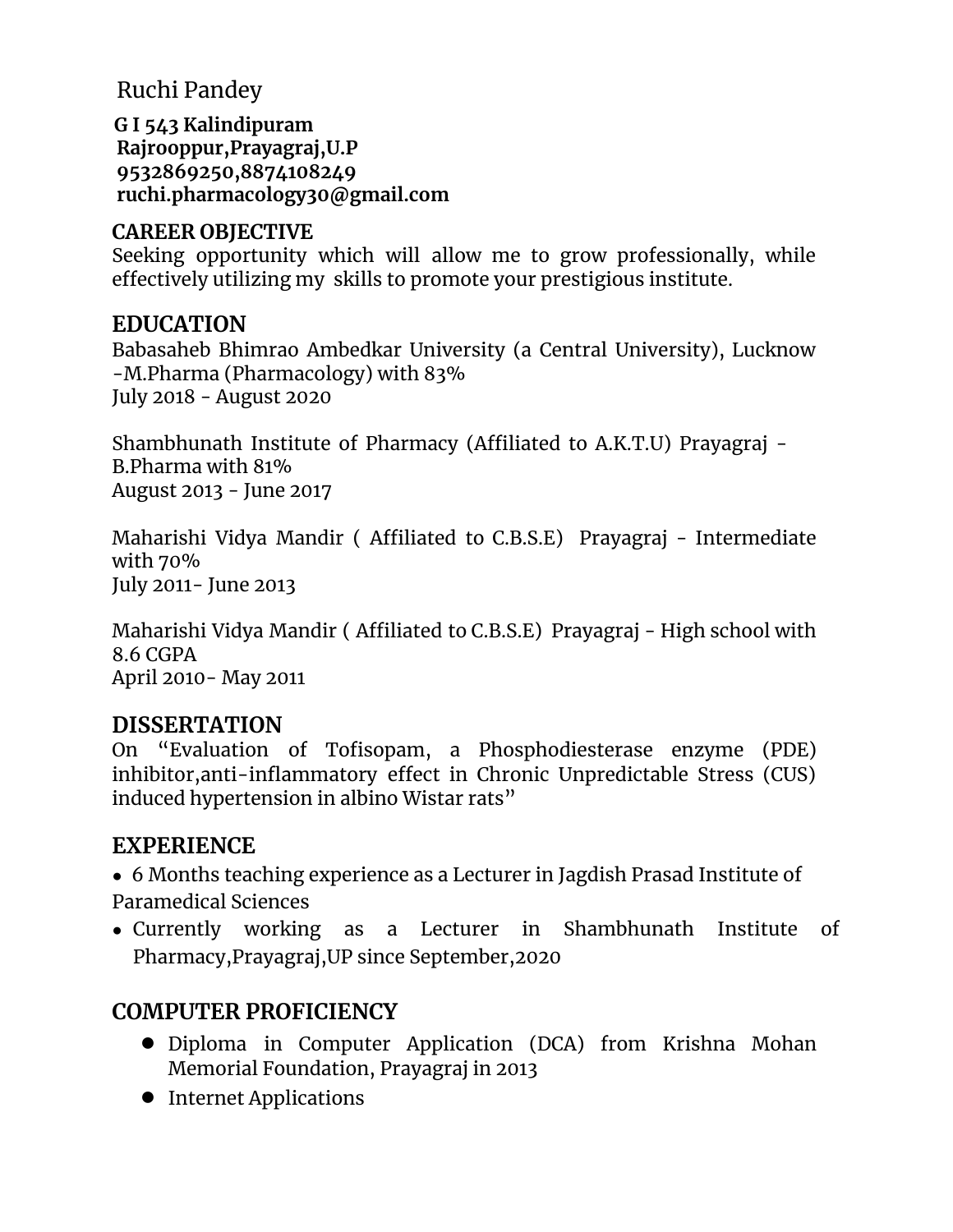## **EQUIPMENT HANDLING**

- Electrocardiography (ECG) of albino Wistar rats (Powerlab)
- U.V Spectroscopy
- Animal Handling
- Molecular Docking

# **AWARDS & PARTICIPATION**

- Completed various online courses under WHO and Uppsala Monitoring Centre(UMC).
- Qualified a National level Exam **GPAT-2020** with AIR 1706.
- Participated in "Health Awareness Campaign" in Government Primary and Junior School at Aurangabad, Lucknow , on the occasion of 58th National Pharmacy Week by the Department of Pharmaceutical Sciences, BBAU, Lucknow (2019)
- Participated in various competitions on the occasion of ''World Immunology Day'' organized by the Department of Biotechnology, BBAU, Lucknow (2019)
- Participated and Coordinated in different events under SIPSA'17 in Shambhunath Institute of Pharmacy.
- Awarded 1st prize in Waste Material Management event in SIP (2014 & 2016)
- Awarded 1st prize in Poseidon event in SIP (2015)

## **CONFERENCES & POSTER:**

| Two days online International<br>conference organized by ISF<br>College of Pharmacy, Moga (2020)                                                                                                       | COVID-19 Challenges in testing<br>Prophylaxis and Management                                                                                                      |
|--------------------------------------------------------------------------------------------------------------------------------------------------------------------------------------------------------|-------------------------------------------------------------------------------------------------------------------------------------------------------------------|
| National Symposium on<br>"Integration of Natural Healthcare<br>Systems And Modern Science:<br>Potential Merits and Future<br>Roadmap" and represented a<br>poster during TBRS 2019 in BBAU,<br>Lucknow | Topic of Poster: Validation of a<br>Chronic Unpredictable Stress(CUS)<br>model in rat for screening of<br>potential anti-stress compounds<br>from natural sources |
| National Seminar in Shambhunath<br>Institute of Pharmacy (2015)                                                                                                                                        | Future Aspects and Challenges in<br>Pharmaceutical Technologies                                                                                                   |